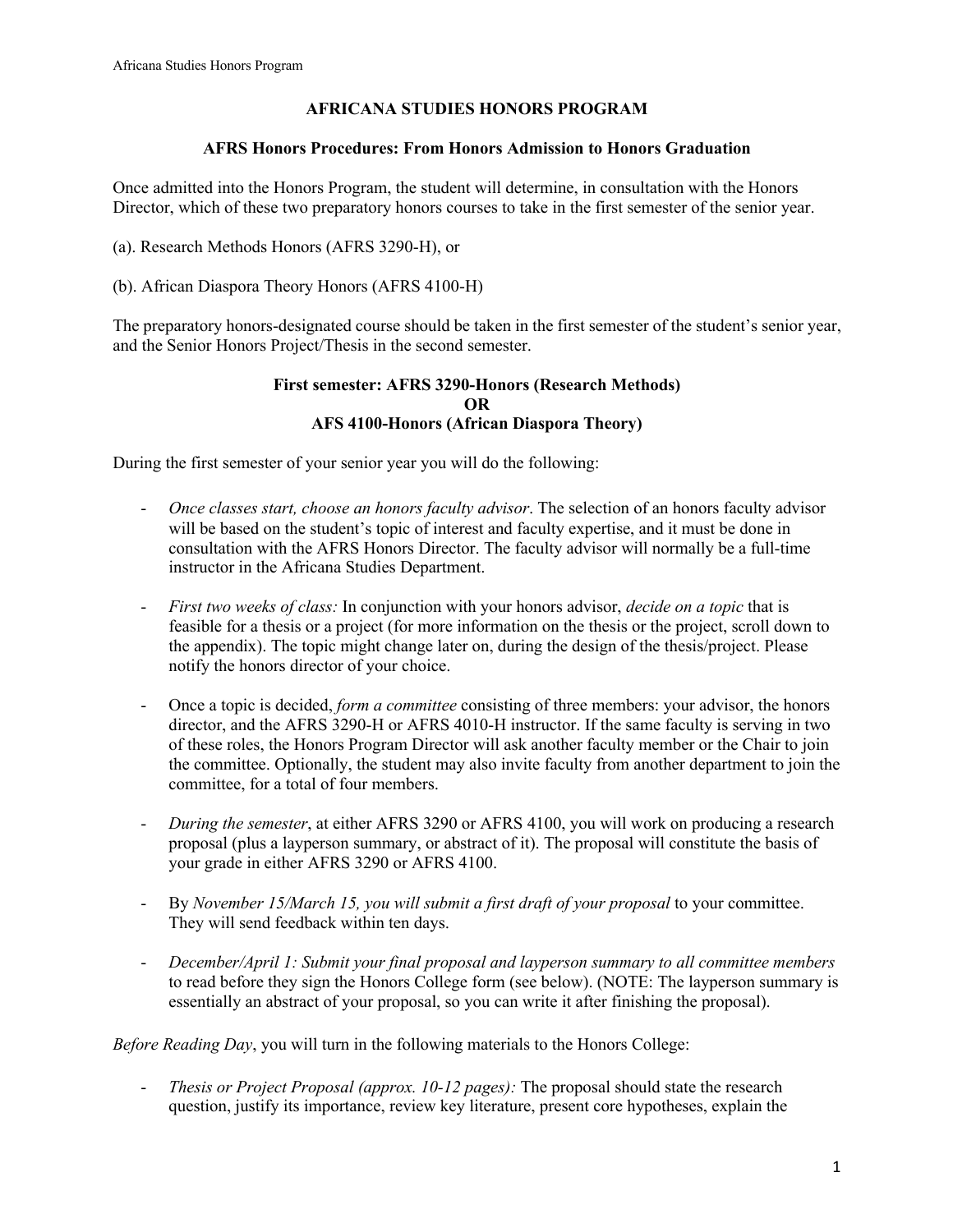research design, and discuss the significance of the project. The proposal serves as the basis for your grade in the honors course.

- *Layperson summary (max. 500 words):* This should include a statement of the research question, explanation of methodology, and summary of the project in non-specialist terms. Guidelines can be found on the Honors College site.
- *Application to Candidacy (Page 1):* The first page must be filled out and signed by your advisor and reader(s). The Program Director will complete the coursework section and sign the form. You must upload completed documents in PDF format to the Honors College system by Reading Day and send copies via email to the AFRS Honors Program Director.

# **Second semester: AFRS 4790 – Honors Thesis or Project**

During this semester you will produce the following items:

- For those conducting research involving human subjects (ask Honors Director if you have doubts about this), *IRB clearance* should start *as early in the semester as possible*.
- *Full draft of thesis: Due to committee members by end of October/March (specific date TBD each semester).* This draft should include all of the necessary sections (see appendix of this document) and should be as polished as possible. The honors faculty advisor and readers will review it and provide feedback to make final revisions before the oral presentation and submission of the final thesis.
- *Oral presentation to your Honors Committee: Mid November/April (specific date TBD each semester):* The Honors Program Director will work with you and your committee members to schedule a time for your oral presentation. You should present the results of your research in approximately 15 minutes, followed by time for questions and answers.
- *Final Thesis, Abstract, and Application to Candidacy (Page 2): Due to committee members by end November/April (specific date TBD each semester)* Final Thesis: This is the final version that will be shared with the Honors College, so make sure it is clearly written and does not have any grammar or spelling errors! Your thesis must earn a grade of "A" from your Honors Committee for you to graduate with honors.
	- o Abstract (max. 200 words): This should provide a succinct summary of your research, its importance, your methodology, and key findings in terms that non-specialists can understand. This will be posted on the Honors College website.
	- o Application to Candidacy (Page 2): Complete the top part of this page and secure the necessary signatures from your advisor and reader(s) before submitting to the Honors Program Director, who will fill in the thesis grade once received from committee members.

*You must upload completed documents in PDF format to the Honors College system by the last day of class for the semester and send copies via email to the Honors Program Director.*